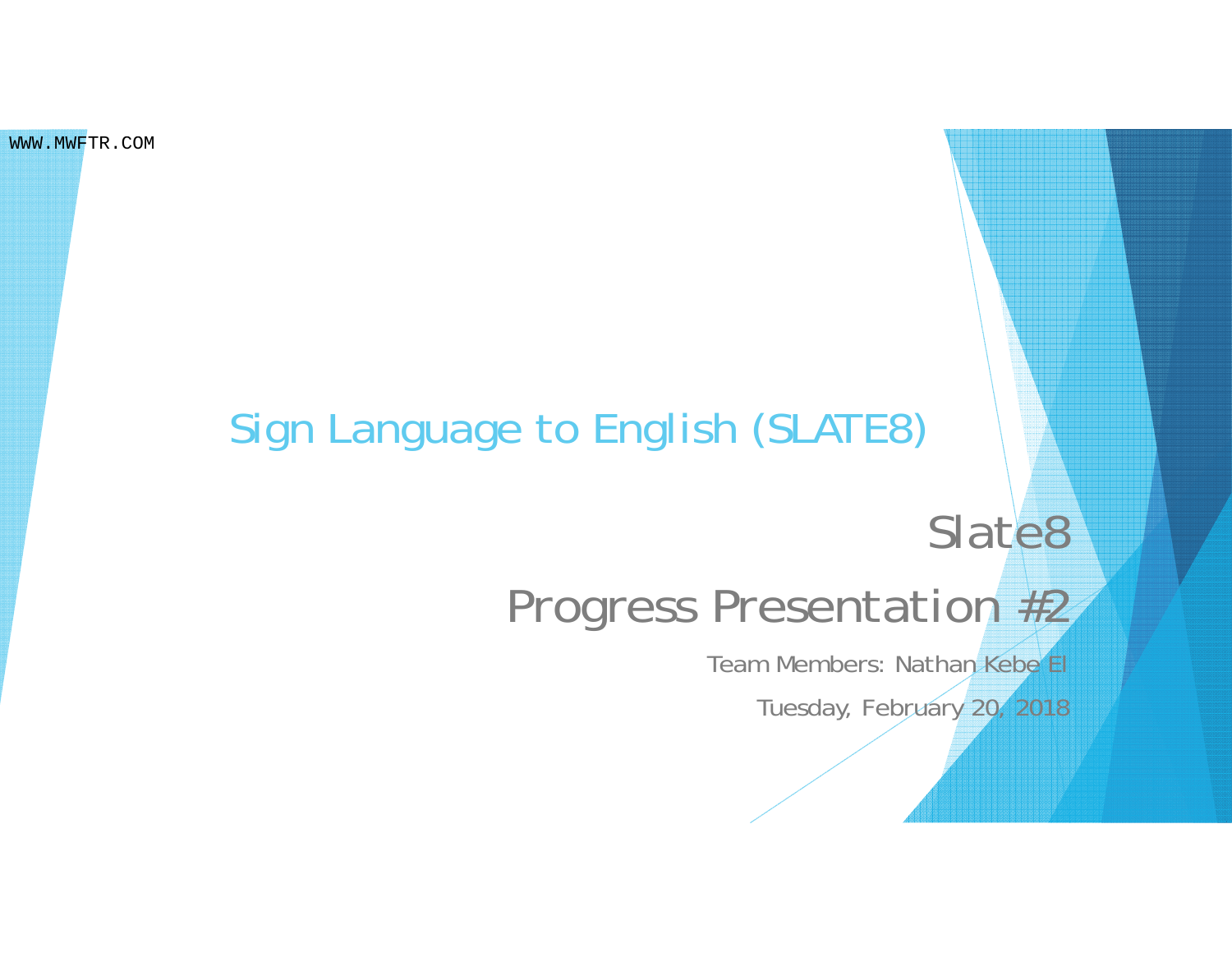#### Milestone Summary

| Jan | $\overline{2}$<br>$\overline{3}$ |                                                                       |               | Presentation on<br><b>Existing Image</b><br>recognition!                                       |  |
|-----|----------------------------------|-----------------------------------------------------------------------|---------------|------------------------------------------------------------------------------------------------|--|
|     | 4                                | Review literture on image recognition                                 | <b>Nathan</b> |                                                                                                |  |
| Feb |                                  | Review literture on image recognition                                 | <b>Nathan</b> | Presentation on<br>learned sign<br>language<br>symbols and<br>cellphone<br>generated<br>images |  |
|     | $\overline{2}$                   | Learn some basic sign language symbols<br>for image generation        | <b>Nathan</b> |                                                                                                |  |
|     | 3 <sup>1</sup>                   | Learn some basic sign language symbols Nathan<br>for image generation |               |                                                                                                |  |
|     | 4                                | Generate images with cell phone                                       | Nathan        |                                                                                                |  |
|     |                                  |                                                                       |               |                                                                                                |  |

02/20/2018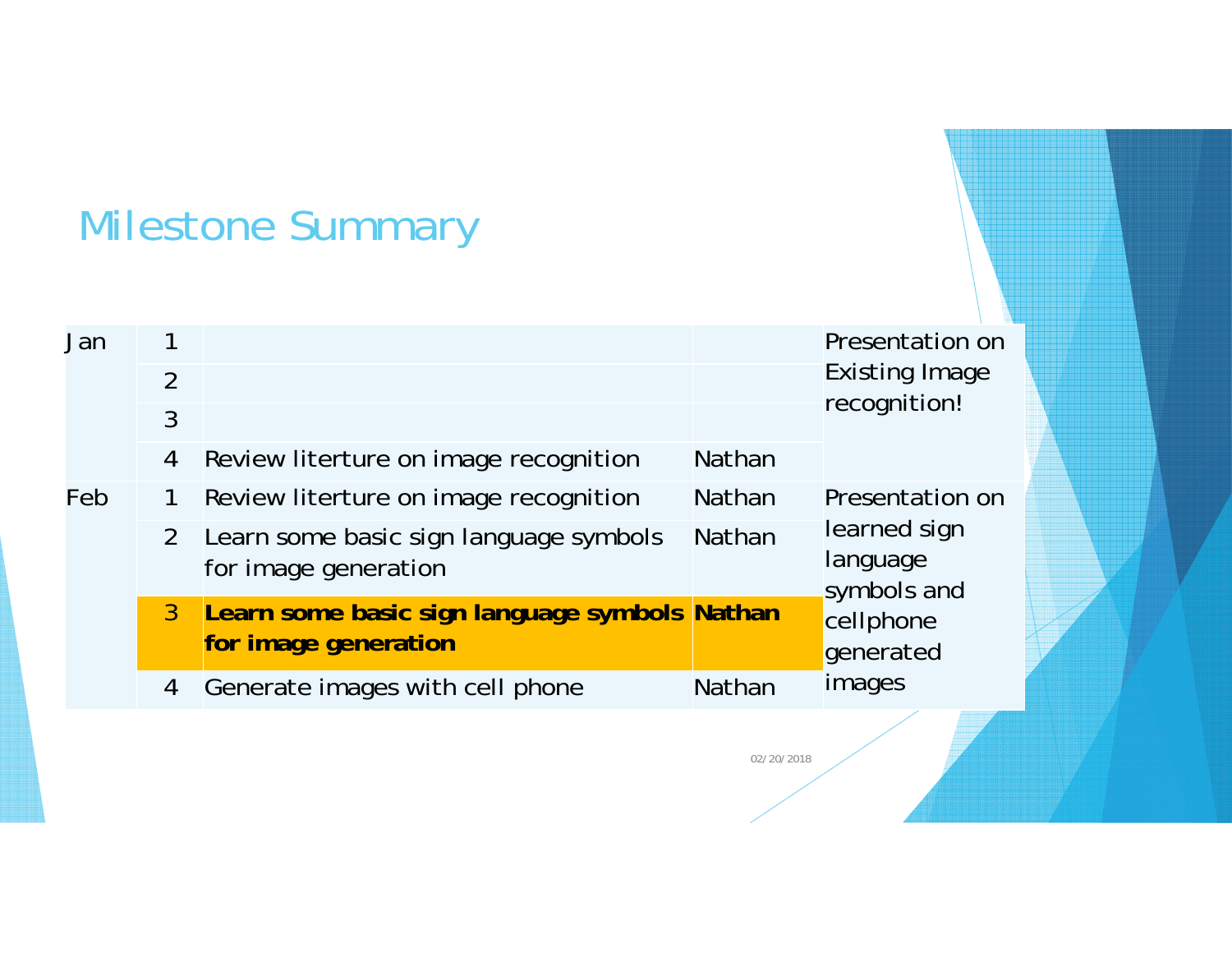### Activity Summary

#### HIGHLIGHTS:

- ▶ Obtained training video of proven sign language hand gesture recognition and software setup.
- $\triangleright$  Obtained python software files containing trained hand symbols to the HMM database.
- $\blacktriangleright$  Installed MS Visual Studio 2017, for python platform.

#### LOWLIGHTS

- $\blacktriangleright$  Make contact with python coders to help install and run sign language files.
- ▶ Could not setup and system and test for signal syllable recognition.

02/20/2018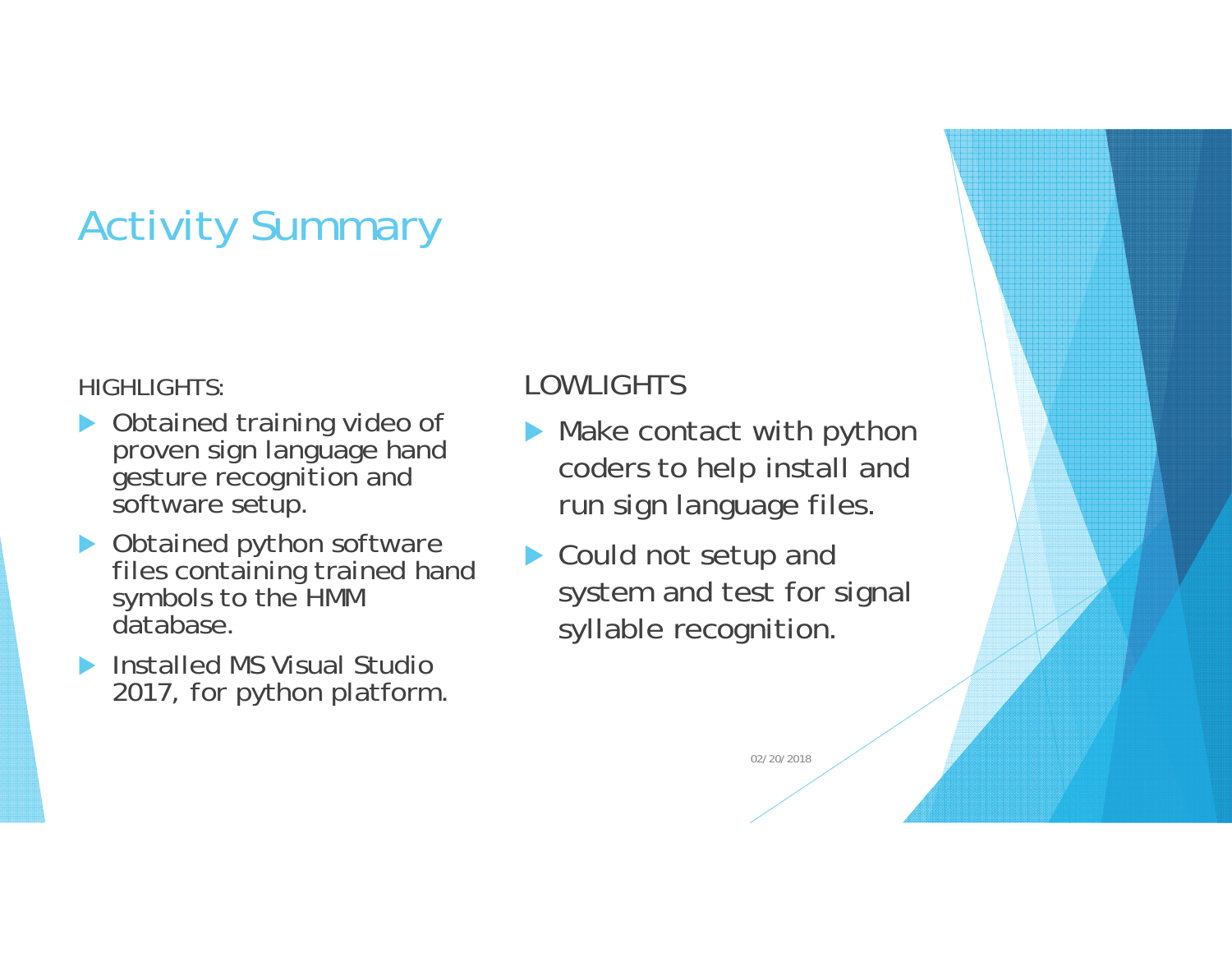# Risk Management

| <b>Rank</b>  | <b>Risk</b>                                                                                                                       | <b>Mitigation</b><br><b>Approach</b> |
|--------------|-----------------------------------------------------------------------------------------------------------------------------------|--------------------------------------|
| $\mathbf{1}$ | If fail with first project, will research second<br>proven python implementation of sign<br>language software as backup to first. | R                                    |
| $\mathbf 2$  | Second setup will be given top priority while<br>troubleshooting first project.                                                   | W                                    |
| $\mathbf{3}$ | If both alternative fails, then train hand<br>gesture sign images with the HMM library<br>and cameras which is a longer process.  | R<br>W                               |

02/20/2018